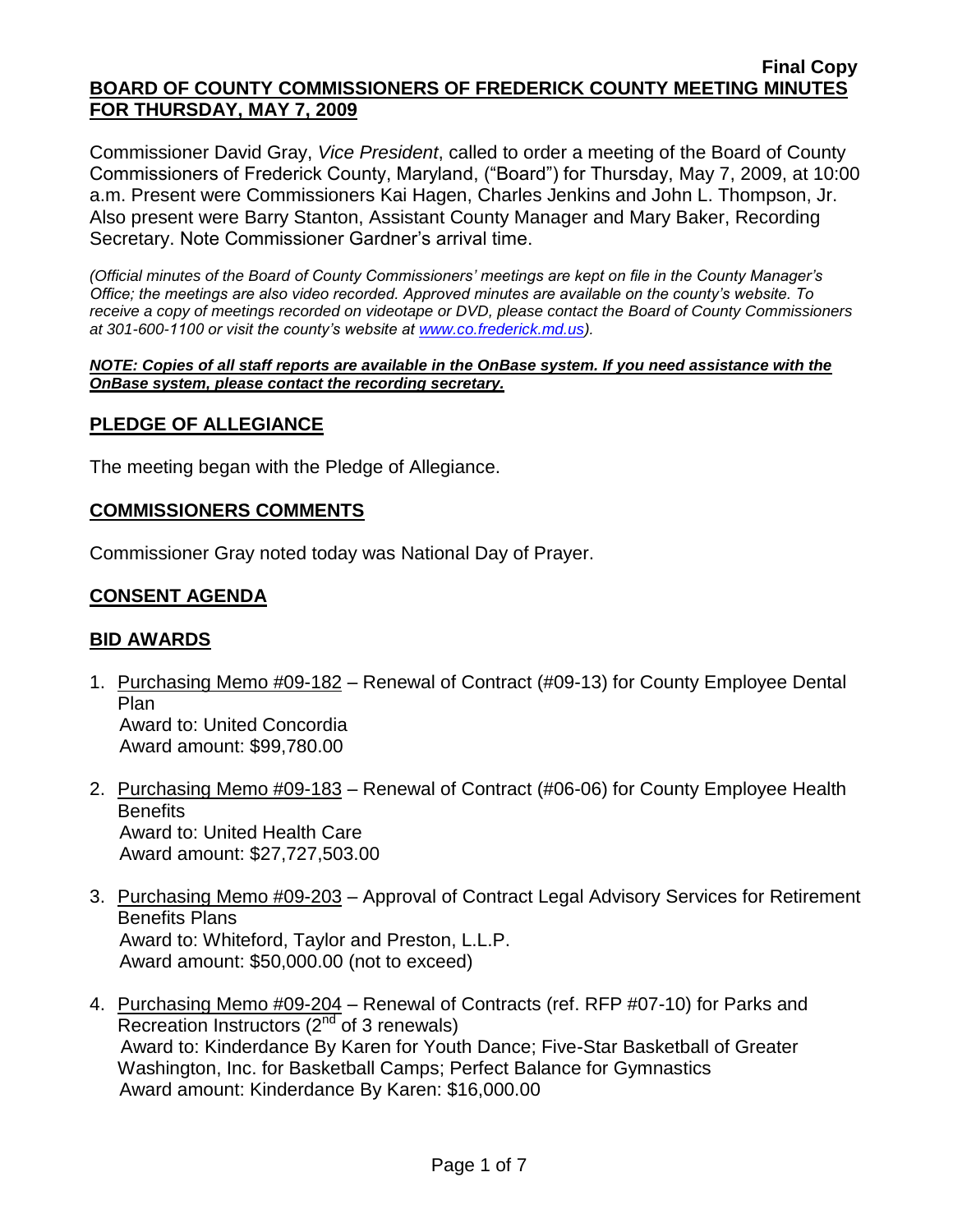### Five-Star Basketball: \$34,000.00 Perfect Balance: \$77,000.0 Total award of three (3) firms: \$127,000.00 (contingent upon FY 2010 funding)

# **GRANTS**

- 1. Supplemental Head Start Grant Application Pat Rosensteel and Ann Silverman, Citizens Services Division
- 2. 2009 American Recovery and Reinvestment Act (ARRA) Justice Assistance Grant (JAG) Application – Marty Gallagher, Sheriff's Office

# **EASEMENT**

1. Salt Barn Deed of Easement and Inspection and Maintenance Agreement with City of Frederick - Mark DiLandro, Public Works Division

# **CHANGE ORDER**

1. Spectrum Drive, Contract No. C28385, Change Order No. 19 – Chuck Nipe and Tom Meunier, Public Works Division

Commissioner Jenkins moved to approve the consent agenda as presented. Commissioner Hagen seconded the motion that passed 4-0 with Commissioner Gardner absent.

# **ADMINISTRATIVE BUSINESS**

## **Bid Award – Purchasing Memo #09-191, Purchase Duo Dote Auto-Injectors Directly Through Sole Manufacturer, Meridian Medical Technologies - Hal Good, Finance Division**

Mr. Good presented information to the Board.

Commissioner Jenkins moved to deny Purchasing Memo #09-191. Commissioner Thompson seconded the motion that tied 2-2 with Commissioners Gray and Hagen opposed.

### **Mosquito Control Agreement - Mike Gastley, Finance Division**

Mr. Gastley presented information to the Board regarding a request from the Maryland Department of Agriculture for the county's participation in the mosquito control program, which the county's share was estimated at \$6,600. It was noted the county set aside \$8,000 for FY 2009.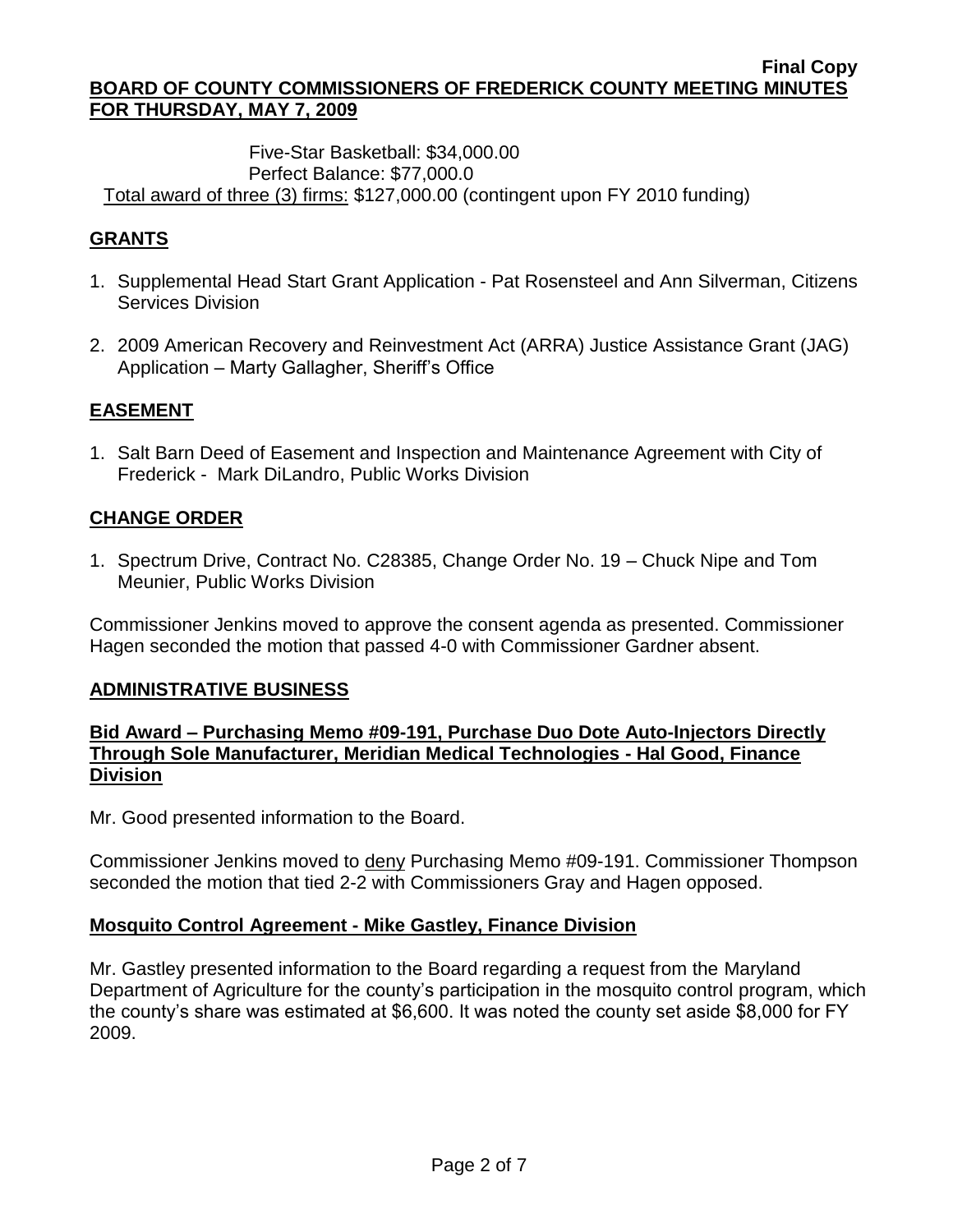Commissioner Jenkins moved to approve staff's recommendation as presented. Commissioner Thompson seconded the motion that passed 4-0 with Commissioner Gardner absent.

## **Additions to Design Public Works Agreements (PWA) - Commissioner John L. Thompson, Jr.**

Commissioner Thompson presented information regarding a proposed resolution to add provisions to the design public works agreements (PWA) which would:

- **Provide that developers assume the risk of lawful changes in government regulations;** and
- Disclaim any intention that a design PWA precludes the Board from enacting otherwise lawful government regulations affecting the land that is the subject of the design PWA.

Commissioner Thompson moved to approve the proposed resolution as presented, to become effective today. Commissioner Hagen seconded the motion that passed 3-1 with Commissioner Jenkins opposed and Commissioner Gardner absent.

(A copy of Resolution #09-06 can be obtained in the County Manager's office or from the county's website, [www.co.frederick.md.us\)](www.co.frederick.md.us)

# **Adequate Public Facilities Ordinance (APFO) - Roads - Ron Burns, Permitting and Development Review Division**

Mr. Burns presented the final items for review. The following items had no changes:

**Offsite bike and pedestrian facilities scope and analysis;** 

(Commissioner Jenkins left the meeting.)

- Vesting of APFO; and
- Road rating system

(Commissioner Jenkins entered the meeting.)

The inclusion of the determination of adequacy, Section 1-20-31, Traffic Management Plan (TMP), would be in addition to or in-lieu-of based upon decisions made by the Planning Commission.

Exhibit 1, page 18, "G", include the TMP.

(Commissioner Gardner entered the meeting.)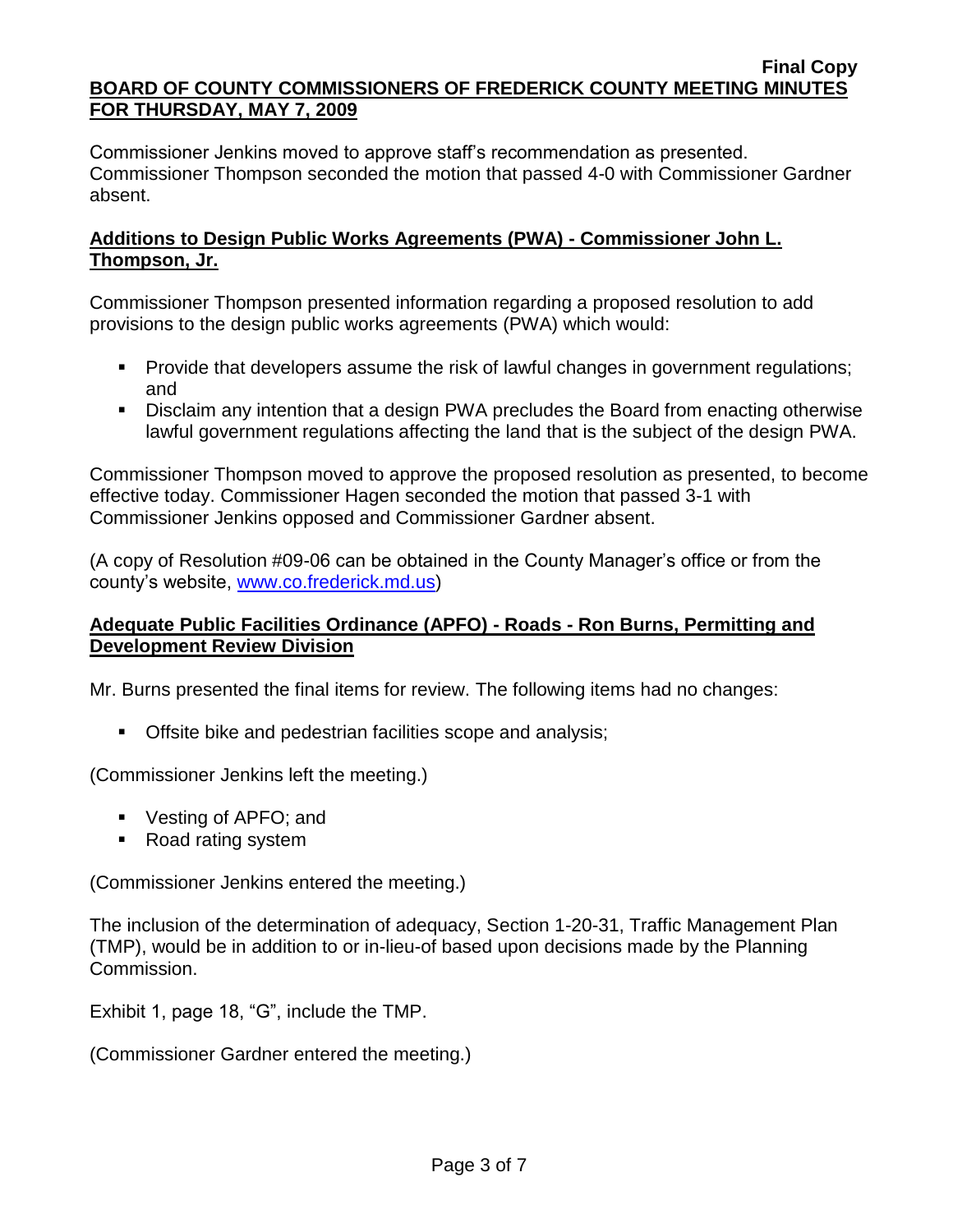Commissioner Hagen moved to take the roads APFO to public hearing with the changes as noted and include the TMP information. Commissioner Jenkins seconded the motion.

Commissioner Thompson moved to split the motion to exclude renaissance ordinance/TMP information. There was no second to the motion.

The motion made by Commissioner Hagen, seconded by Commissioner Jenkins, to take the roads APFO to public hearing with the changes as noted including the TMP passed 3-1-1 with Commissioner Thompson opposed and Commissioner Gardner abstained.

## **Revisions to the Adequate Public Facilities Ordinance (APFO) - Schools - Kathy Mitchell, Office of the County Attorney**

Ms. Mitchell presented information to the Board.

The Board requested the following changes to the proposed schools APFO:

- Section 1-20-5, add "*or equivalent"*;
- Section 1-20-61, APFO Test Date, add "*The Frederick County Public Schools will publish actual enrollment data for the last school day of September, December, March and June and the state rated capacity for each elementary and secondary school"* and *"Using the most recent quarterly enrollment data"; and*
- Section 1-20-61, Adequacy, #4, add "*After taking the factors listed above in (C)(1), (2) and (3) into account"* and #5, *"And factors, including phasing in of new school capacity."*

Public comment was taken from:

- Rand Weinberg, Esquire, Weinberg and Miller
- MC Keegan Ayer, Frederick County Public Schools, Parent Teacher Association

# **CLOSED SESSION**

Commissioner Gray moved to proceed into closed session in accordance with Maryland Annotated Code State Government Article § 10-508(a)(1) To discuss: (i) The appointment, employment, assignment, promotion, discipline, demotion, compensation, removal, resignation, or performance evaluation of appointees, employees, or officials over whom it has jurisdiction; or (ii) Any other personnel matter that affects one or more specific individuals. Commissioner Hagen seconded the motion that passed 5-0.

### **COMMISSIONERS COMMENTS**

None.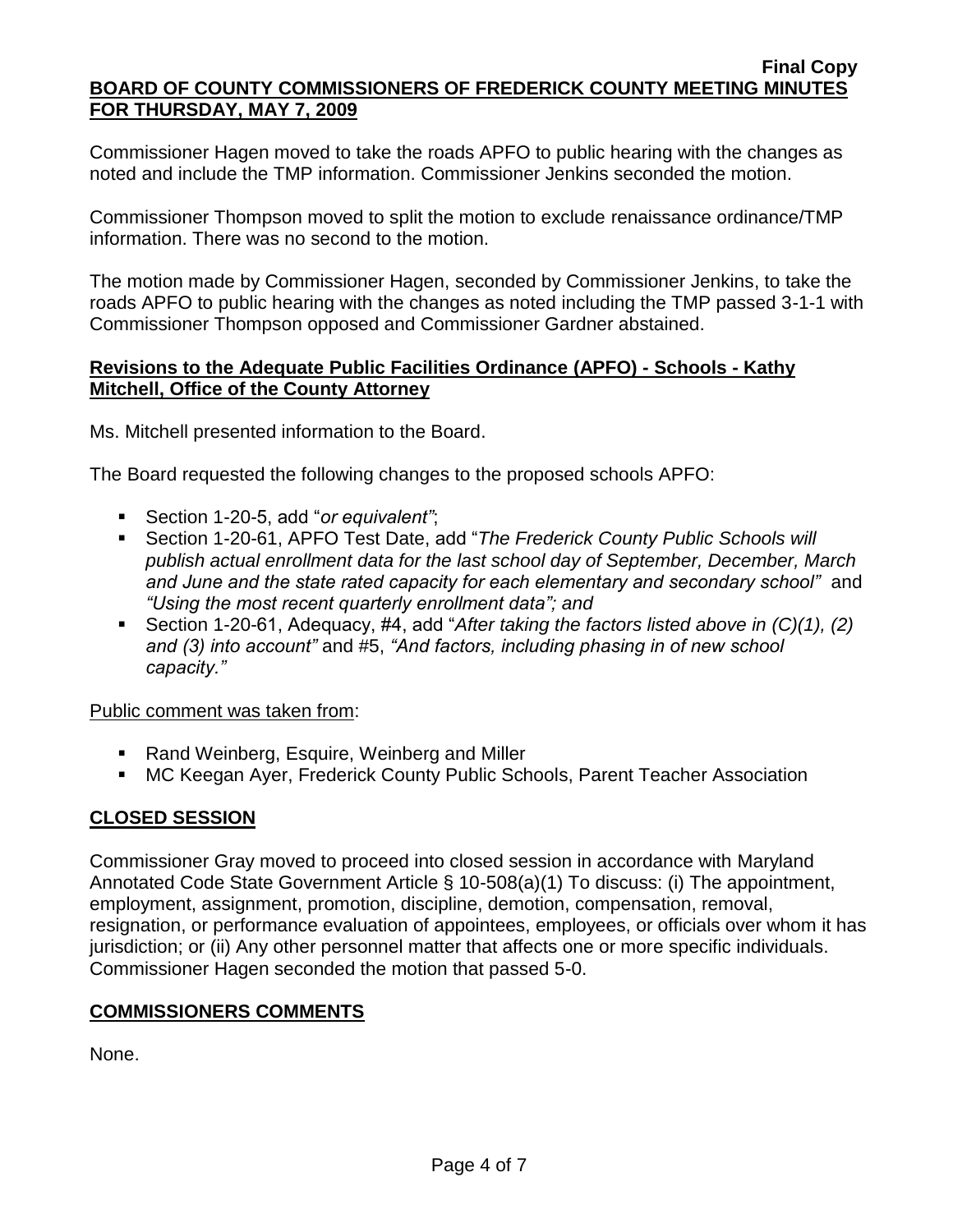# **PUBLIC COMMENTS**

Rand Weinberg, Esquire, Weinberg and Miller

## **QUESTIONS – PRESS**

None.

## **ADJOURN**

The meeting adjourned at 1:15 p.m.

Respectfully submitted,

Mary E. Baker Recording Secretary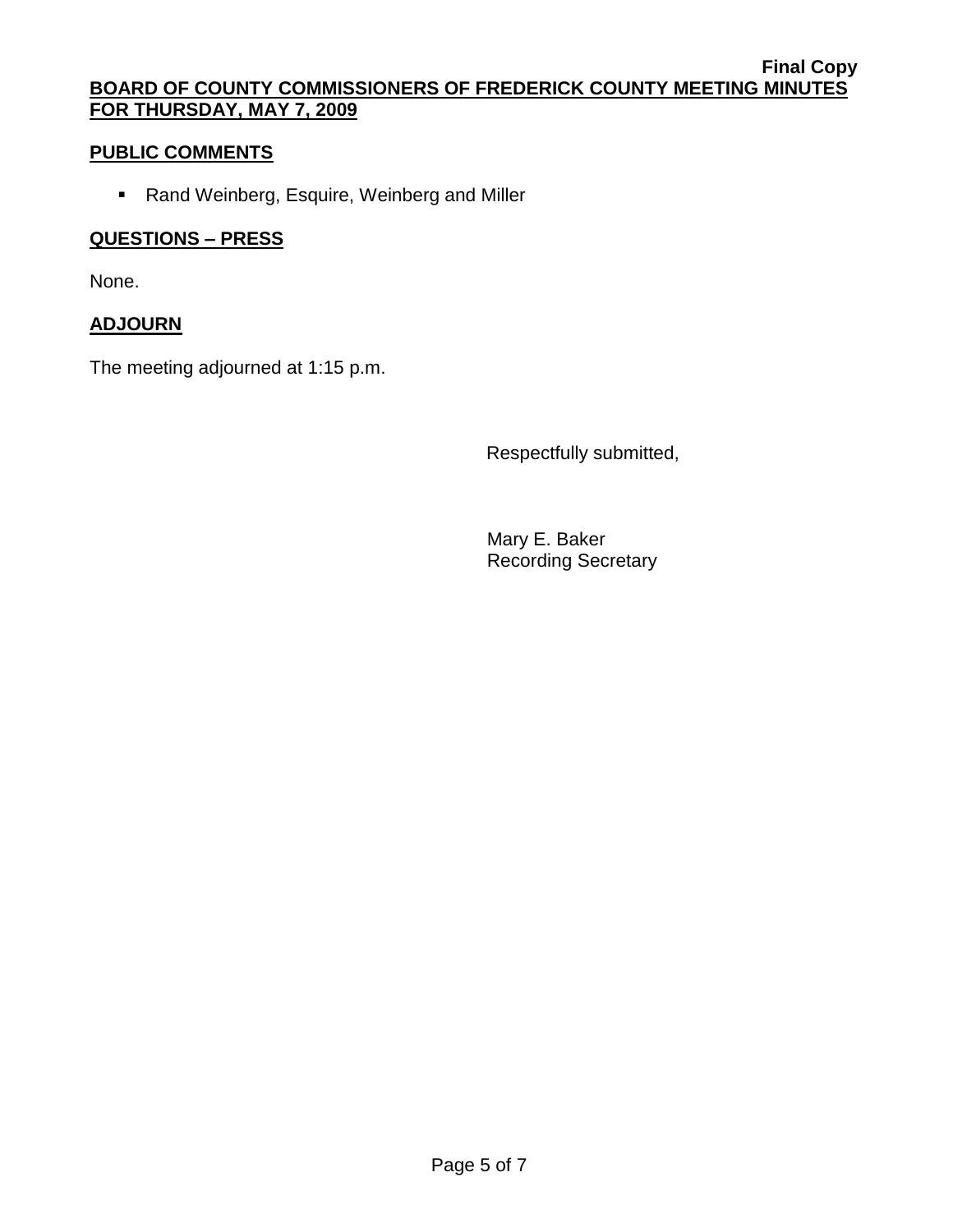# **FORM OF STATEMENT FOR CLOSING THE MEETING OF THURSDAY, MAY 7, 2009**

# **STATUTORY AUTHORITY TO CLOSE SESSION**

### **State Government Article §10-508(a):**

(1) To discuss: (i) The appointment, employment, assignment, promotion, discipline, demotion, compensation, removal, resignation, or performance evaluation of appointees, employees, or officials over whom it has jurisdiction; or (ii) Any other personnel matter that affects one or more specific individuals.

#### **Motion:**

Commissioner Gray moved to proceed into closed session in accordance with Maryland Annotated Code State Government Article § 10-508(a)(1) To discuss: (i) The appointment, employment, assignment, promotion, discipline, demotion, compensation, removal, resignation, or performance evaluation of appointees, employees, or officials over whom it has jurisdiction; or (ii) Any other personnel matter that affects one or more specific individuals. Commissioner Hagen seconded the motion that passed 5-0.

### **Topic to be Discussed:**

To discuss the discipline of an individual county employee.

Mary E. Baker Recording Secretary